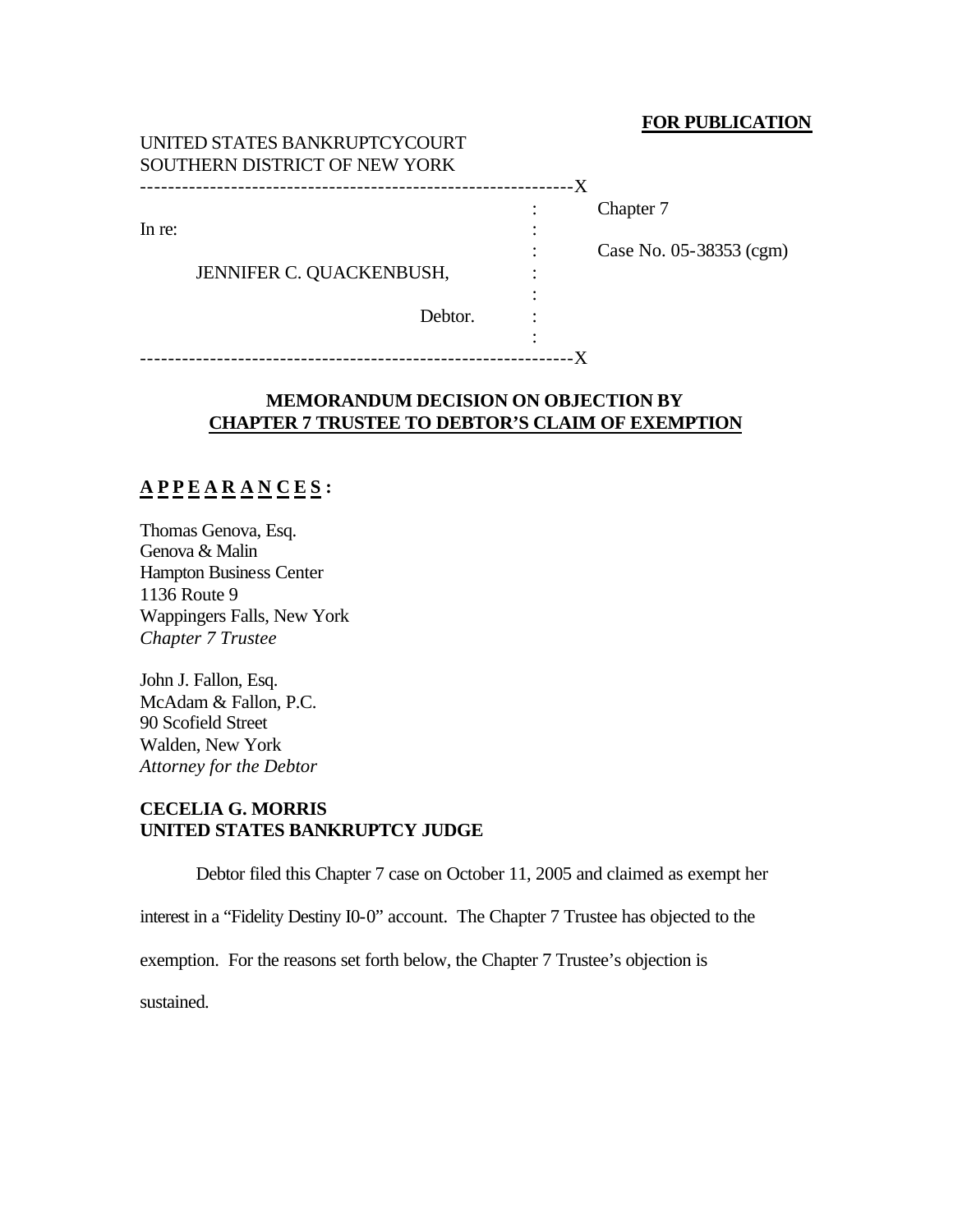#### **Jurisdiction**

This Court has subject matter jurisdiction pursuant to 28 U.S.C. § 1334(a), 28 U.S.C. § 157(a) and the Standing Order of Reference signed by Acting Chief Judge Robert J. Ward dated July 10, 1984. This is a "core proceeding" under 28 U.S.C. § 157(b)(2)(B) ("allowance or disallowance of claims against the estate or exemptions from property of the estate").

#### **Background**

The Debtor claims an exemption on Schedule C of her petition in a "Fidelity Destiny I0-0" account in the amount of \$3,152 (hereafter, the "Account"). The Account application indicates that the Account was created as a "Fidelity Systematic Investment Plan" on March 19, 1989 by Lee T. Quackenbush, the Debtor's father, and is in the name of "Lee T. Quackenbush, as Custodian for Jennifer C. Quackenbush under the NY Uniform Gift to Minors Act". The Debtor and Chapter 7 Trustee agree that Lee T. Quackenbush donated all of the funds in the Account, and that the Debtor has never made contributions to the Account.

The Account application also states that the objective of the Account is "to accumulate Fund Shares for education." The Debtor asserts: "In the late 1990s, Thirty thousand (\$30,000) dollars was withdrawn for the sole purpose of Jennifer C. Quackenbush's education." March 3, 2006 letter brief of John J. Fallon (ECF Docket No. 17). The Debtor also asserts that: "The funds [in the Account] have always been under the control of Mr. Quackenbush and solely used for education. As a matter of fact, Jennifer is presently a student at Orange County Community College." *Id.*

According to a statement dated December 9, 2005, the Account contains 278.8180 shares with a face amount of \$4,800. The December 9, 2005 statement also indicates that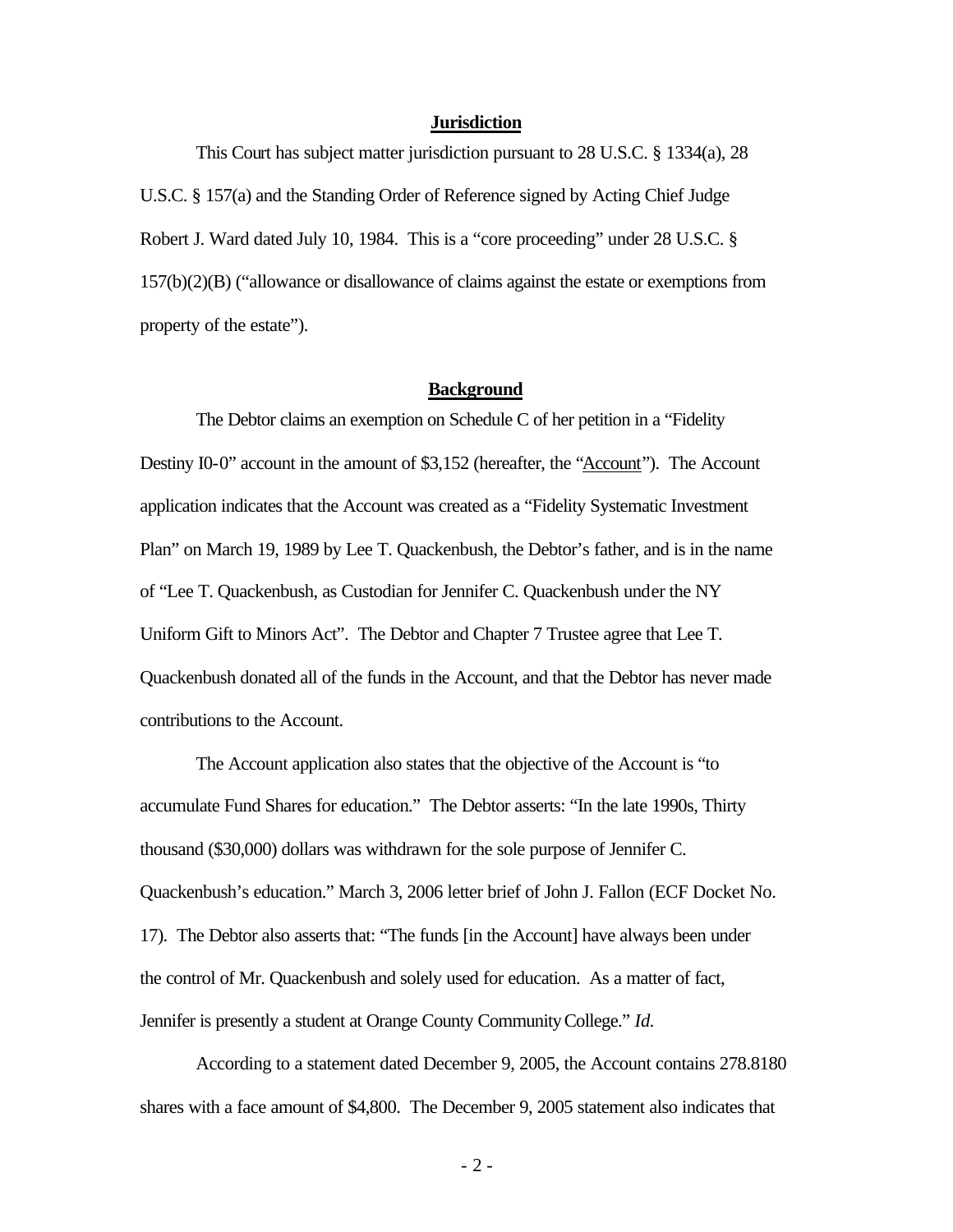the custodian is State Street Bank & Trust Co. in Boston, Mass., and the sponsor/distributor is identified as Fidelity Distributors Corp., also located in Boston.

#### **DISCUSSION**

This Court must determine first whether the Debtor's interest in the Account constitutes property of the estate and, if so, whether the Debtor can claim the Account as exempt property.

#### **I. Property of the Bankruptcy Estate**

As set forth in 11 U.S.C. § 541, the filing of a bankruptcy petition creates an estate. Section 541(a)(1) states that "[e]xcept as provided in [Section 541(b) and (c)(2)], all legal or equitable interests of the debtor in property as of the commencement of the case" are included as property of the estate. A chapter 7 trustee is charged with the duty of collecting and reducing to money "the property of the estate for which such trustee serves". 11 U.S.C. § 704(1).

The Debtor does not allege that the Account is excluded from property of the estate under any of the grounds listed in Section 541(b) as the statute existed on the date the Debtor filed her Chapter 7 petition, and the five exceptions enumerated in Section 541(b) could not reasonably be construed to apply to the Debtor's interest in the Account.<sup>1</sup> The Bankruptcy Abuse Prevention and Consumer Protection Act of 2005

 $\frac{1}{1}$ Section 541(b) states:

Property of the estate does not include --

<sup>(1)</sup> any power that the debtor may exercise solely for the benefit of an entity other than the debtor; (2) any interest of the debtor as a lessee under a lease of nonresidential real property that has terminated at the expiration of the stated term of such lease before the commencement of the case under this title, and ceases to include any interest of the debtor as a lessee under a lease of nonresidential real property that has terminated at the expiration of the stated term of such lease during the case;

<sup>(3)</sup> any eligibility of the debtor to participate in programs authorized under the Higher Education Act of 1965 (20 U.S.C. 1001 et seq.; 42 U.S.C. 2751 et seq.), or any accreditation status or State licensure of the debtor as an educational institution;

<sup>(4)</sup> any interest of the debtor in liquid or gaseous hydrocarbons to the extent that--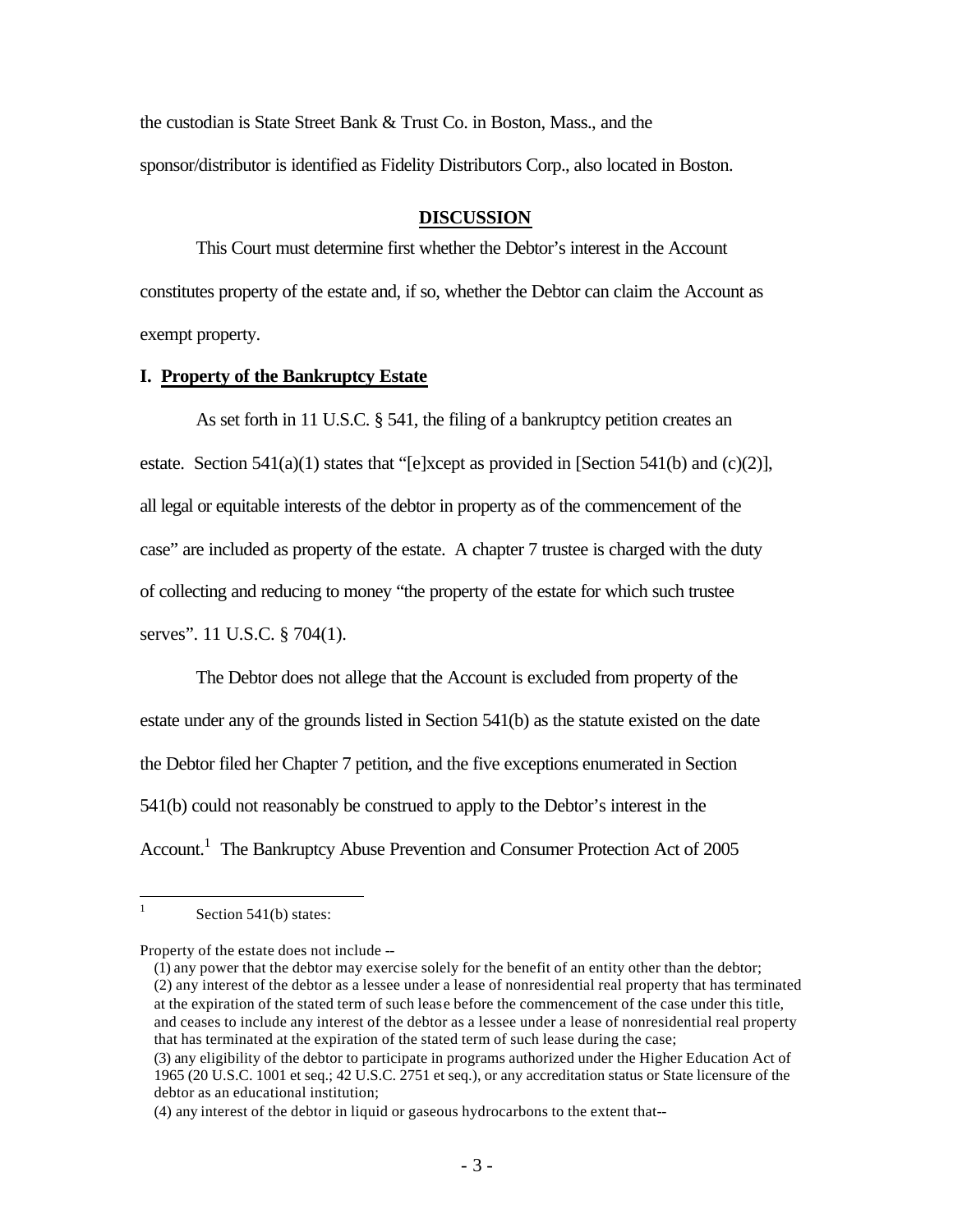("BAPCPA") which took effect on October 17, 2005 added subsection (6) to Bankruptcy

Code Section 541(b), exempting from property of the estate:

 $\overline{a}$ 

(6) funds used to purchase a tuition credit or certificate or contributed to an account in accordance with section 529(b)(1)(A) of the Internal Revenue Code of 1986 under a qualified State tuition program (as defined in section 529(b)(1) of such Code) not later than 365 days before the date of the filing of the petition in a case under this title, but--

(A) only if the designated beneficiary of the amounts paid or contributed to such tuition program was a child, stepchild, grandchild, or stepgrandchild of the debtor for the taxable year for which funds were paid or contributed;

(B) with respect to the aggregate amount paid or contributed to such program having the same designated beneficiary, only so much of such amount as does not exceed the total contributions permitted under section 529(b)(7) of such Code with respect to such beneficiary, as adjusted beginning on the date of the filing of the petition in a case under this title by the annual increase or decrease (rounded to the nearest tenth of 1 percent) in the education expenditure category of the Consumer Price Index prepared by the Department of Labor; and

(C) in the case of funds paid or contributed to such program having the same designated beneficiary not earlier than 720 days nor later than 365 days before such date, only so much of such funds as does not exceed \$5,000[.]

<sup>(</sup>A)(i) the debtor has transferred or has agreed to transfer such interest pursuant to a farmout agreement or any written agreement directly related to a farmout agreement; and

<sup>(</sup>ii) but for the operation of this paragraph, the estate could include the interest referred to in clause (i) only by virtue of section 365 or  $544(a)(3)$  of this title; or

<sup>(</sup>B)(i) the debtor has transferred such interest pursuant to a written conveyance of a production payment to an entity that does not participate in the operation of the property from which such production payment is transferred; and

<sup>(</sup>ii) but for the operation of this paragraph, the estate could include the interest referred to in clause (i) only by virtue of section 542 of this title; or

<sup>(5)</sup> any interest in cash or cash equivalents that constitute proceeds of a sale by the debtor of a money order that is made--

<sup>(</sup>A) on or after the date that is 14 days prior to the date on which the petition is filed; and

<sup>(</sup>B) under an agreement with a money order issuer that prohibits the commingling of such proceeds with property of the debtor (notwithstanding that, contrary to the agreement, the proceeds may have been commingled with property of the debtor),

unless the money order issuer had not taken action, prior to the filing of the petition, to require compliance with the prohibition.

Paragraph (4) shall not be construed to exclude from the estate any consideration the debtor retains, receives, or is entitled to receive for transferring an interest in liquid or gaseous hydrocarbons pursuant to a farmout agreement.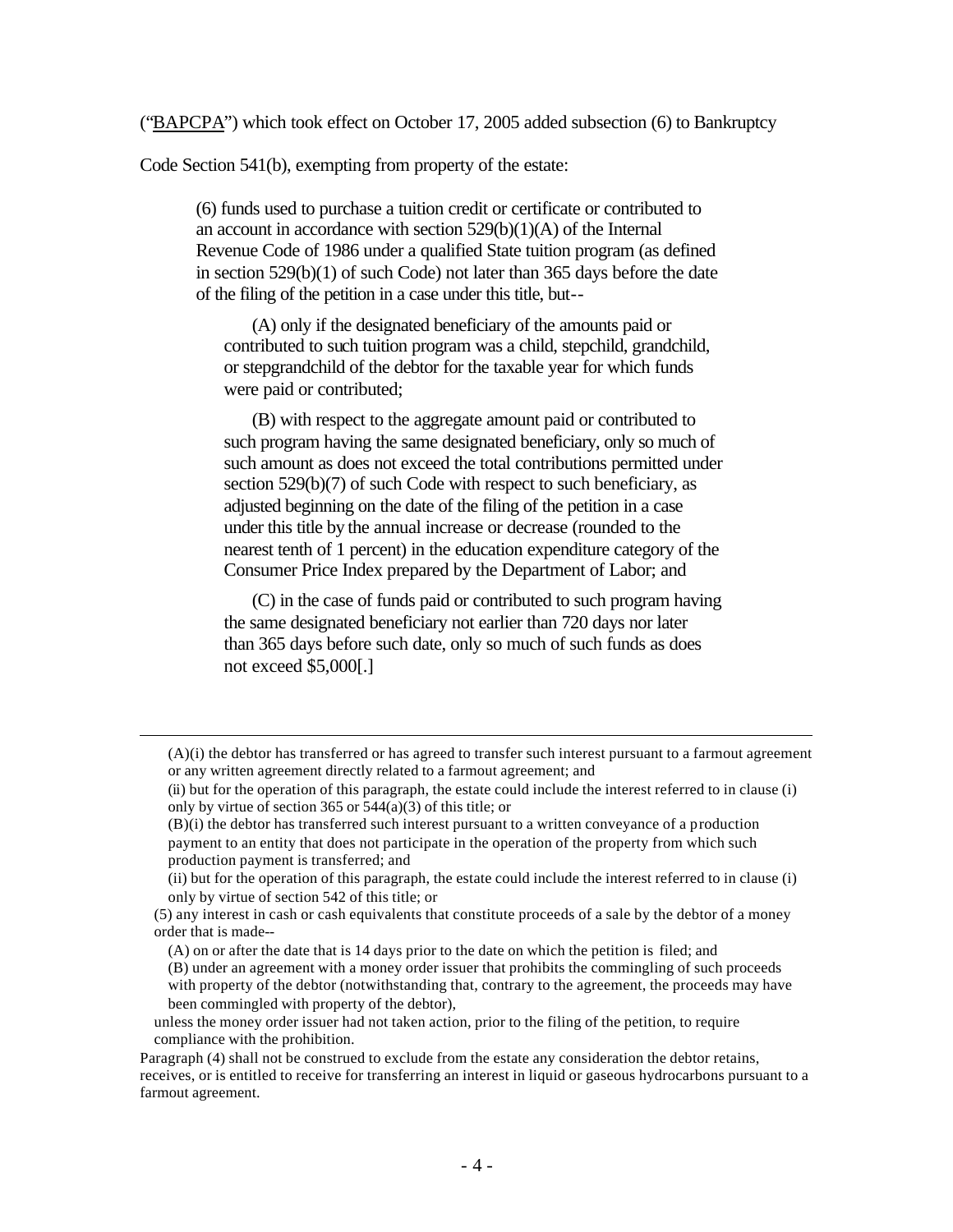If the Debtor is asking the Court to assume the Account is of the type described in new Section 541(b)(6), it does not appear that the Bankruptcy Code, as it existed prior to October 17, 2005 provided any rationale for excluding such qualified tuition programs from property of the estate. The new exception added to Section 541(b) by BAPCPA has no relation to the previously existing categories of property that do not become property of the estate. *See In re Sanchez*, 2006 WL 395225 at \*1, n. 1 (Bankr. D. Mass. Feb. 14, 2006) ("There is no basis for determining that funds deposited into a Section 529 Plan are excluded from property of the estate prior to the recent amendments to the Bankruptcy Code.").

Bankruptcy Code Section 541(c)(2) states: "A restriction on the transfer of a beneficial interest of the debtor in a trust that is enforceable under applicable nonbankruptcy law is enforceable in a case under this title." Section  $541(c)(2)$  would typically be relevant to a "spendthrift trust" $^2$  or other similar trust that is enforceable under nonbankruptcy law. The function of Section  $541(c)(2)$  seems to be to acknowledge that an enforceable restriction on the transfer of a Debtor's interest would effectively prevent the transfer of such interest from the Debtor to the Debtor's estate at the time of the Debtor's bankruptcy filing so that the Debtor's interest would not constitute estate property. The parties do not allege that the Account constitutes a spendthrift trust or contains any restriction on the Debtor's ability to transfer her beneficial interest in the Account.

 $\overline{c}$ <sup>2</sup> A "spendthrift trust" is defined as: "A trust that prohibits the beneficiary's interest from being assigned and also prevents a creditor from attaching that interest; a trust by the terms of which a valid restraint is imposed on the voluntary or involuntary transfer." Black's Law Dictionary 1552 (8<sup>th</sup> Ed. 2004). Under New York law, "all express trusts are presumed to be spendthrift unless the settlor expressly provides otherwise." *Regan v. Ross*, 691 F.2d 81, 86 n. 14 (2d Cir. 1982).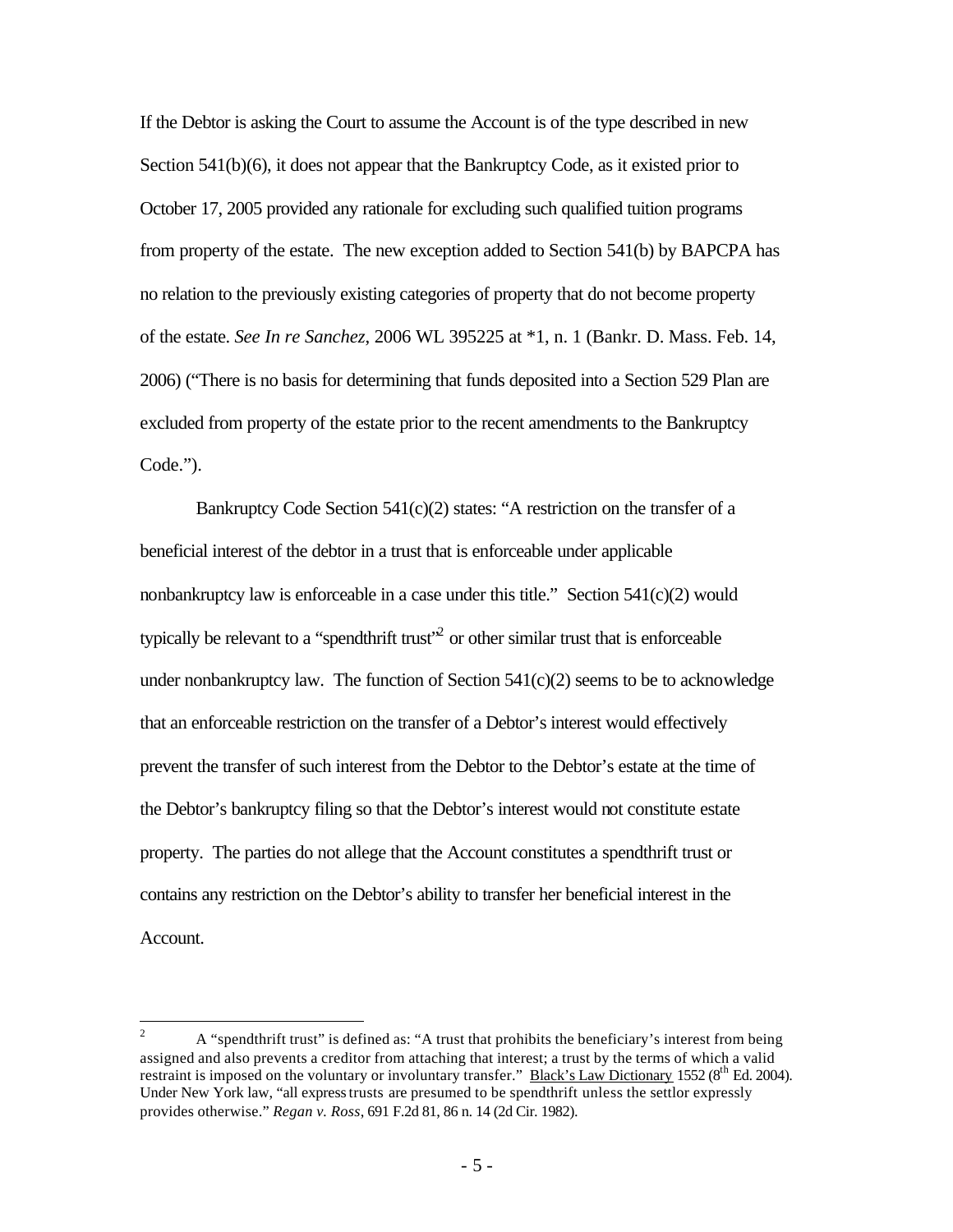Because the Debtor's interest in the Account is not excluded by any of the above

provisions, all of the Debtor's legal or equitable interests in the Account constitute

property of the bankruptcy estate that, unless exempt, are subject to administration by the

Chapter 7 Trustee.

#### **II. Exemption of the Account Under New York Law**

New York residents can only claim the bankruptcy exemptions permitted by New

York law. *See* 11 U.S.C. § 522(b)(1). New York's exemption scheme is found in New

York's Debtor & Creditor Law ("DCL") § 282 and the statutes referenced therein. DCL

§ 282 states:

Under section five hundred twenty-two of title eleven of the United States Code, entitled "Bankruptcy", an individual debtor domiciled in this state may exempt from the property of the estate, to the extent permitted by subsection (b) thereof, only (i) personal and real property exempt from application to the satisfaction of money judgments under sections fiftytwo hundred five and fifty-two hundred six of the civil practice law and rules, (ii) insurance policies and annuity contracts and the proceeds and avails thereof as provided in section three thousand two hundred twelve of the insurance law and (iii) the following property:

1. Bankruptcy exemption of a motor vehicle. One motor vehicle not exceeding twenty-four hundred dollars in value above liens and encumbrances of the debtor.

2. Bankruptcy exemption for right to receive benefits. The debtor's right to receive or the debtor's interest in: (a) a social security benefit, unemployment compensation or a local public assistance benefit; (b) a veterans' benefit; (c) a disability, illness, or unemployment benefit; (d) alimony, support, or separate maintenance, to the extent reasonably necessary for the support of the debtor and any dependent of the debtor; and (e) all payments under a stock bonus, pension, profit sharing, or similar plan or contract on account of illness, disability, death, age, or length of service unless (i) such plan or contract, except those qualified under section 401, 408 or 408A of the United States Internal Revenue Code of 1986, as amended, was established by the debtor or under the auspices of an insider that employed the debtor at the time the debtor's rights under such plan or contract arose, (ii) such plan is on account of age or length of service, and (iii) such plan or contract does not qualify under section four hundred one (a), four hundred three (a), four hundred three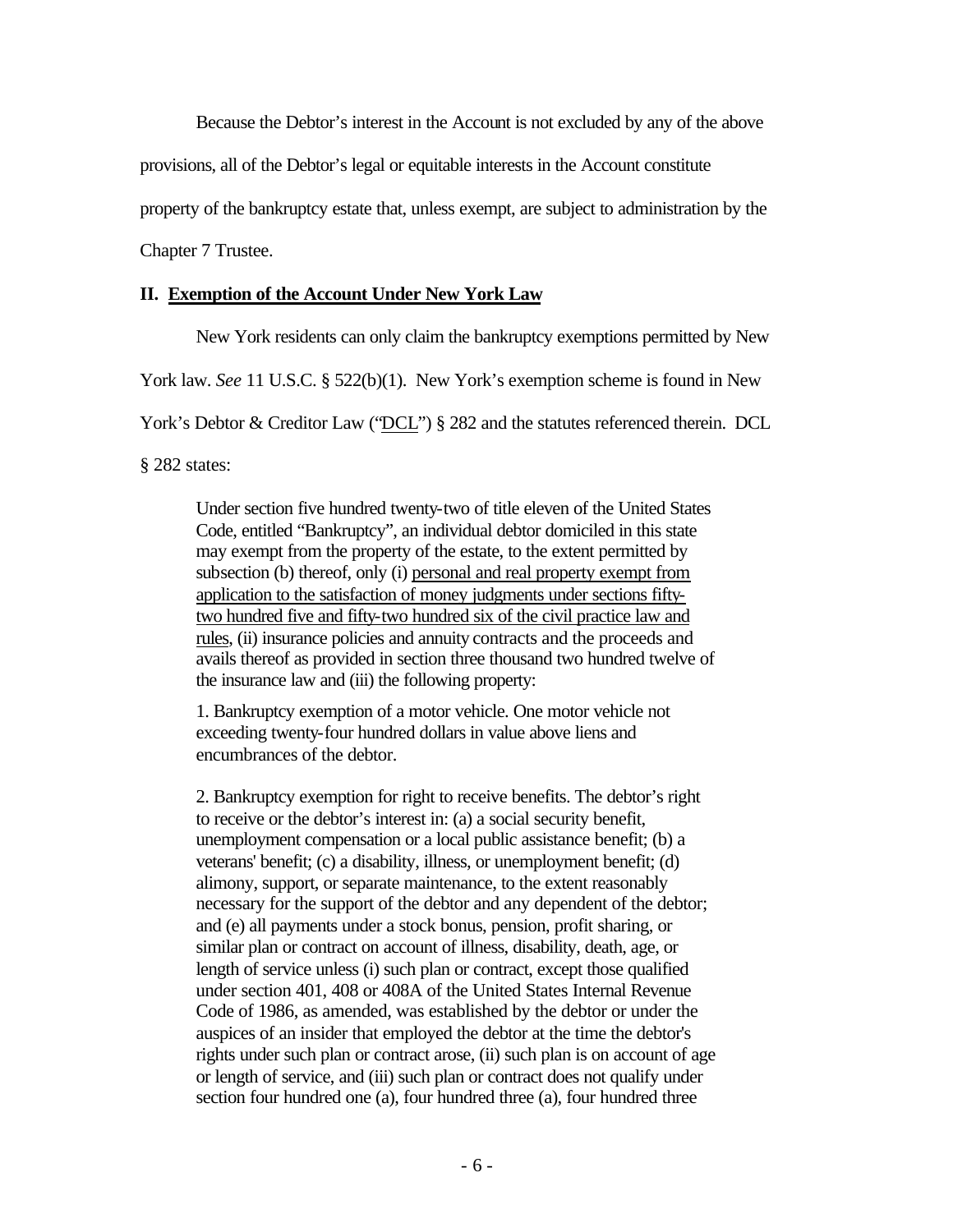(b), four hundred eight, four hundred eight A, four hundred nine or four hundred fifty-seven of the Internal Revenue Code of nineteen hundred eighty-six, as amended.

3. Bankruptcy exemption for right to receive certain property. The debtor's right to receive, or property that is traceable to: (i) an award under a crime victim's reparation law; (ii) a payment on account of the wrongful death of an individual of whom the debtor was a dependent to the extent reasonably necessary for the support of the debtor and any dependent of the debtor; (iii) a payment, not to exceed seventy-five hundred dollars on account of personal bodily injury, not including pain and suffering or compensation for actual pecuniary loss, of the debtor or an individual of whom the debtor is a dependent; and (iv) a payment in compensation of loss of future earnings of the debtor or an individual of whom the debtor is or was a dependent, to the extent reasonably necessary for the support of the debtor and any dependent of the debtor.

(emphasis added). DCL § 282 references Section 5205 of the New York Civil Practice

Law and Rules ("CPLR"), under which the Debtor claims the Account is exempt.

## **A. Exemption Under CPLR 5205(c)**

The Debtor claims that the Account is exempt under either subdivision (c) or (j)

of CPLR 5205.

CPLR 5205(c) states:

**(c) Trust exemption.** 1. Except as provided in paragraphs four and five of this subdivision, all property while held in trust for a judgment debtor, where the trust has been created by, or the fund so held in trust has proceeded from, a person other than the judgment debtor, is exempt from application to the satisfaction of a money judgment.

2. For purposes of this subdivision, all trusts, custodial accounts, annuities, insurance contracts, monies, assets or interests established as part of, and all payments from, either any trust or plan, which is qualified as an individual retirement account under section four hundred eight or section four hundred eight A of the United States Internal Revenue Code of 1986, as amended, a Keogh (HR-10), retirement or other plan established by a corporation, which is qualified under section 401 of the United States Internal Revenue Code of 1986, as amended, or created as a result of rollovers from such plans pursuant to sections 402 (a) (5), 403 (a) (4), 408 (d) (3) or 408A of the Internal Revenue Code of 1986, as amended, or a plan that satisfies the requirements of section 457 of the Internal Revenue Code of 1986, as amended, shall be considered a trust which has been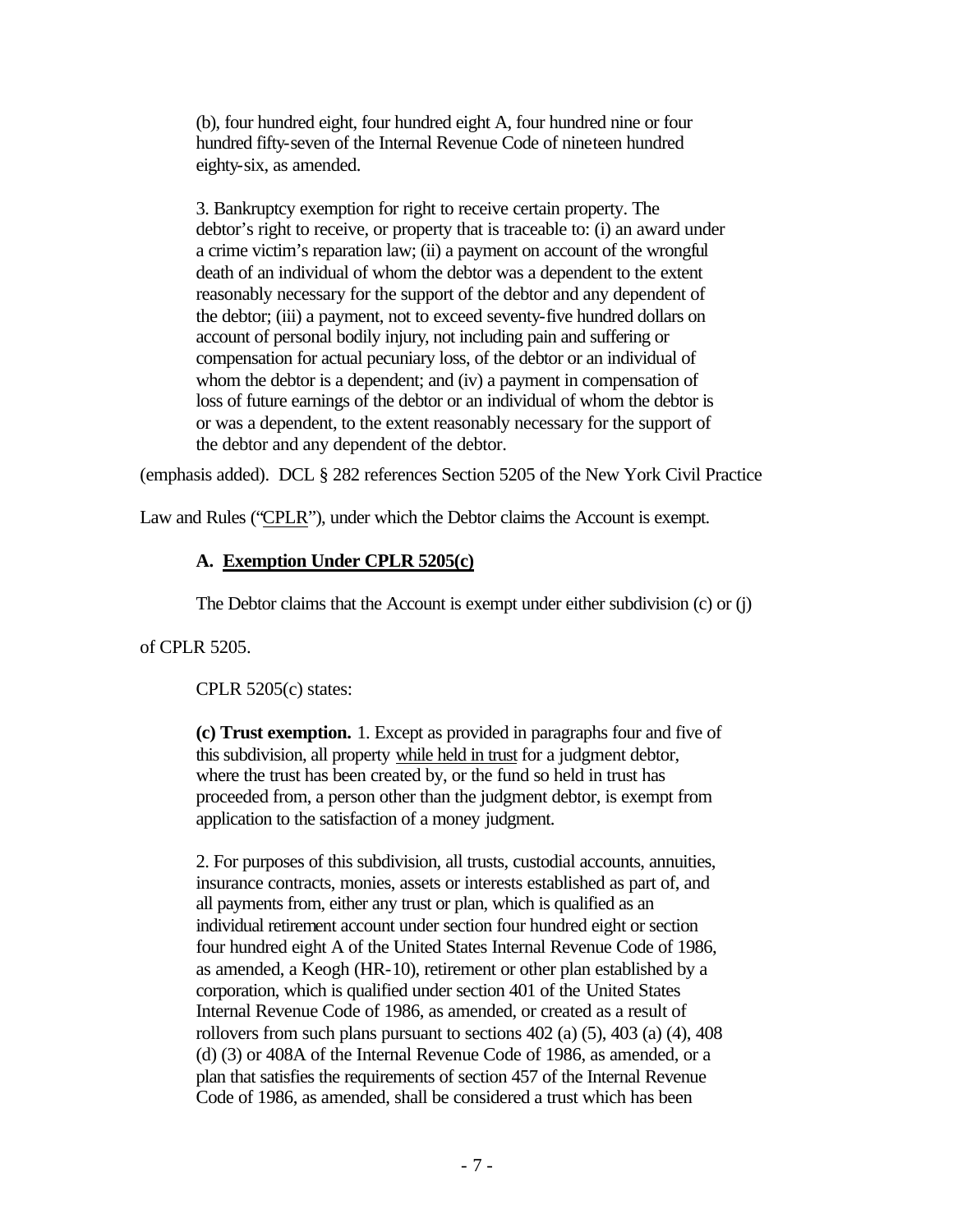created by or which has proceeded from a person other than the judgment debtor, even though such judgment debtor is (i) in the case of an individual retirement account plan, an individual who is the settlor of and depositor to such account plan, or (ii) a self-employed individual, or (iii) a partner of the entity sponsoring the Keogh (HR-10) plan, or (iv) a shareholder of the corporation sponsoring the retirement or other plan or (v) a participant in a section 457 plan.

3. All trusts, custodial accounts, annuities, insurance contracts, monies, assets, or interests described in paragraph two of this subdivision shall be conclusively presumed to be spendthrift trusts under this section and the common law of the state of New York for all purposes, including, but not limited to, all cases arising under or related to a case arising under sections one hundred one to thirteen hundred thirty of title eleven of the United States Bankruptcy Code, as amended.

4. This subdivision shall not impair any rights an individual has under a qualified domestic relations order as that term is defined in section  $414(p)$ of the United States Internal Revenue Code of 1986, as amended or under any order of support, alimony or maintenance of any court of competent jurisdiction to enforce arrears/past due support whether or not such arrears/past due support have been reduced to a money judgment.

5. Additions to an asset described in paragraph two of this subdivision shall not be exempt from application to the satisfaction of a money judgment if (i) made after the date that is ninety days before the interposition of the claim on which such judgment was entered, or (ii) deemed to be fraudulent conveyances under article ten of the debtor and creditor law.

(emphasis added). Subsection one of CPLR 5205(c) is the general rule, subject only to subdivisions four (individual rights under a qualified domestic relations order) and five (additions to an exempt asset within certain time periods) of the subdivision, which do not apply here. CPLR  $5205(c)(1)$  requires that the exempt property be (1) "held in trust" (2) for a judgment debtor (meaning the debtor, for bankruptcy purposes), (3) where the trust is created by or proceeded from a person other than the debtor. The parties do not contend that the Account is exempt under CPLR  $5205(c)(2)$  and  $(3).$ <sup>3</sup>

 $\overline{\mathbf{3}}$  $CPLR$  5205(c)(2) states that certain trusts, custodial accounts, annuities and the like that are established as part of an individual retirement account qualified under the Internal Revenue Code "shall be considered a trust which has been created by or which has proceeded from a person other than the judgment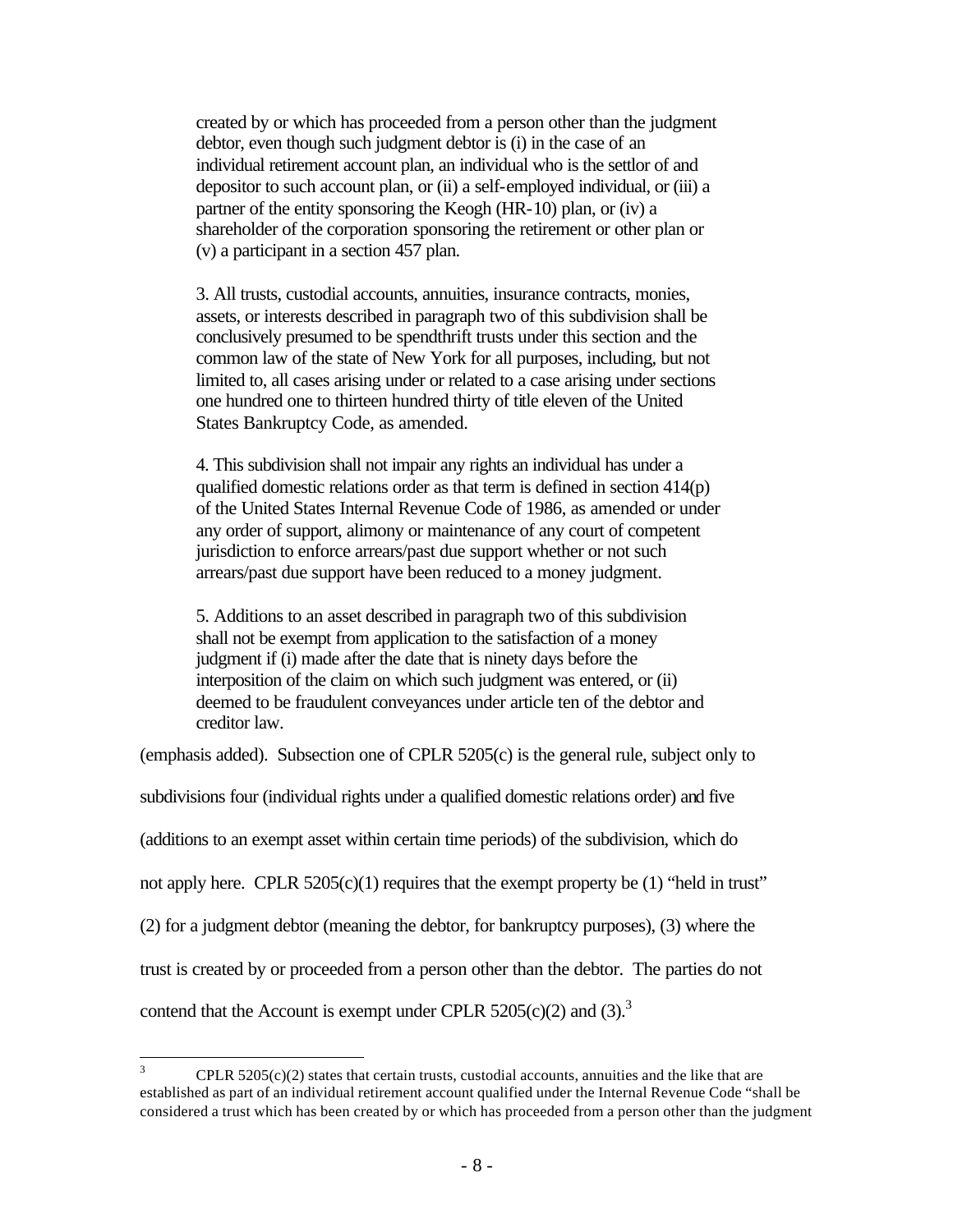To be exempt under Section  $5205(c)(1)$ , the Account must be "held in trust" for

the Debtor. The Account is in the name of "Lee T. Quackenbush, as Custodian for

Jennifer C. Quackenbush under the NY Uniform Gift to Minors Act". To determine

whether the Account is "held in trust" for the purposes of CPLR  $5205(c)(1)$ , the Court

must consider the nature of the relationship between the Debtor and the Custodian under

the Uniform Gifts to Minors Act.

The Account was established under the New York Uniform Gift to Minors Act

("UGMA"), which was codified in Sections 7-4.1 through 7-4.13 of New York's Estates,

Powers and Trusts Law  $(\text{E.P.T.L.})^4$  E.P.T.L. § 7-4.2(a) states:

An adult may, during his lifetime, make a gift of a security, a life insurance policy or annuity contract, an interest as a limited partner of a limited partnership, an interest in real property, an interest in tangible personal property or money to a person who is a minor on the date of the gift.

Such a gift "is irrevocable and conveys to the minor indefeasibly vested legal title to the

security, life insurance policy, annuity contract, interest as a limited partner in a limited

partnership, interest in real property, interest in tangible personal property or money

given . . . ." E.P.T.L.  $\S$  7-4.3(a).

 $\overline{a}$ 

A gift to a minor of a bank account under the New York Uniform Gifts to Minors Act . . . has a markedly different legal effect from the creation of a Totten trust. The gift is irrevocable and conveys all of the donor's rights to the infant with no rights in the infant's guardian except as provided by the Act (EPTL 7-4.2).

debtor," even where the debtor is the settlor, a fact that would negate its exempt status under CPLR  $5205(c)(1)$  due to the requirement that the trust be "created by or proceeded from a person other than the judgment debtor"; CPLR 5205(c)(3) states that the items listed in CPLR 5205(c)(2) "shall be conclusively presumed to be spendthrift trusts" and receive the treatment given to spendthrift trusts under New York Law and the Bankruptcy Code.

<sup>4</sup> In 1996 the New York State Legislature enacted the Uniform Transfers to Minors Act, codified in E.P.T.L. § 7-6 *et seq.* and repealed the Uniform Gift to Minors Act. The Uniform Gift to Minors Act continues to apply to transfers, such as this one, that were made before December 31, 1996.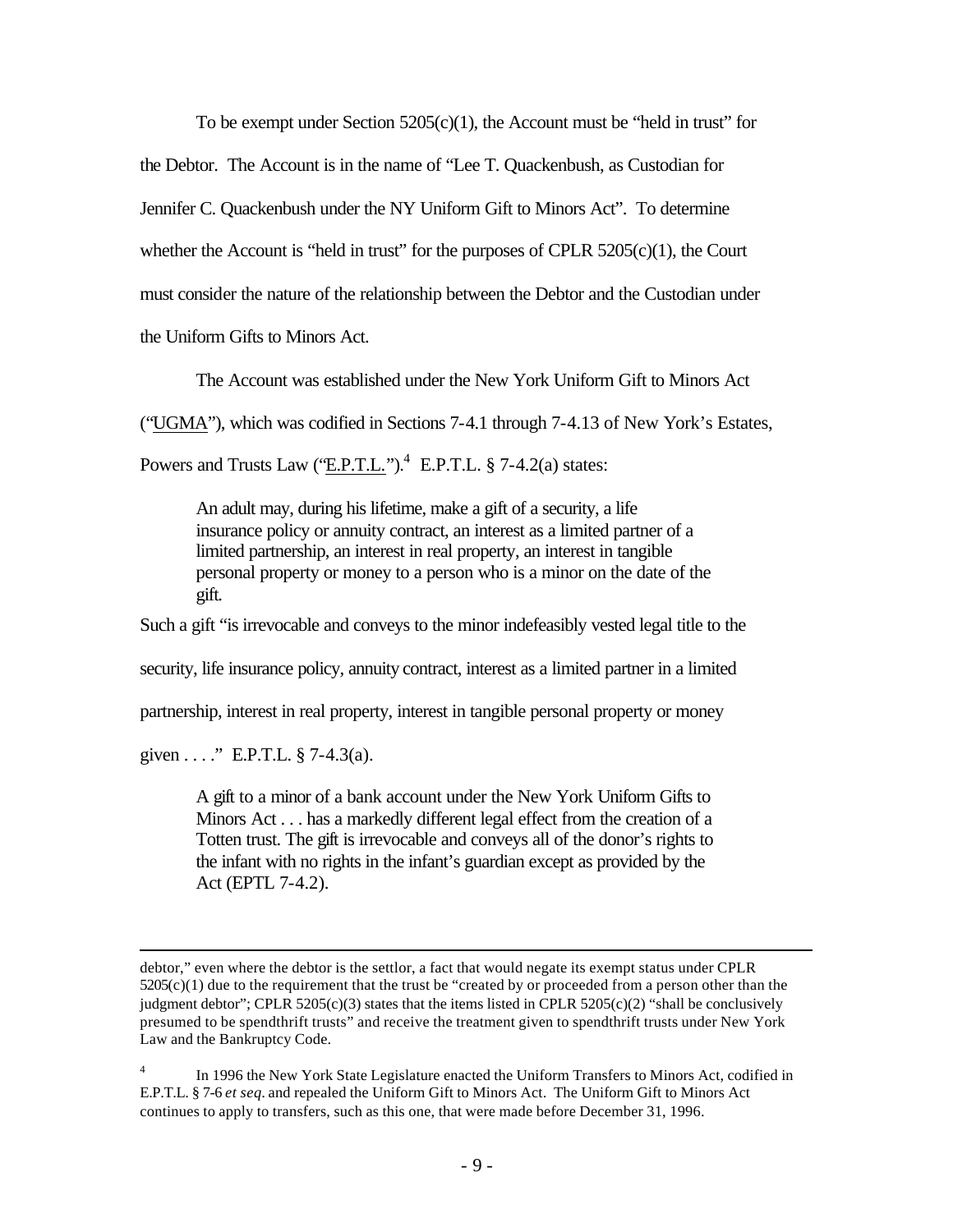*In re Miller's Estate*, 84 Misc.2d 807, 810, 377 N.Y.S.2d 944, 947-948 (N.Y. Sur. 1975).

New York cases examining the UGMA have found that it is "essentially a procedural mechanism for making [i]nter vivos gifts of securities or money to minors, and is designed to simplify the complex of legal and practical difficulties which otherwise accompany such a gift (e.g., trust agreements, restrictions on permissible investments, formal accountings, etc.)." *Gordon v Gordon*, 70 A.D.2d 86, 92, 419 N.Y.S.2d 284 (N.Y.

App. Div. 2d. Dep't. 1979).

The structure of the UGMA is superficially analogous to a trust, with the custodian in the role of trustee. However, the minor obtains indefeasibly vested legal title to the property which is gifted in the manner prescribed by statute. In addition, once made, the gift is irrevocable. **Thus, unlike a trust, Totten or otherwise, the donor retains no rights, legal or equitable, to the conveyed property.**

*Id.* at 92 (emphasis added); *see also In re Altchek,* 124 B.R. 944, 958 (Bankr. S.D.N.Y.

1991) (Schwartzberg, J.) (transfer of debtor's interest in partnership properties to his

children pursuant to UGMA transferred all legal and equitable interests in the property so

that those properties and their proceeds did not constitute property of the donor's

bankruptcy estate).

Other courts examining the UGMA have found a deliberate legislative intent to

give the UGMA a structure and character that is distinct from a trust relationship:

When first adopted in New York as article 8-A of the Personal Property Law, the act did contain language indicating a possible *trust* relationship since it specified that the custodian "shall hold a power in trust" and in addition "all the rights, powers and duties. . . . . . . . . . . of a guardian of the property of an infant" with some exceptions there noted (former Personal Property Law, § 266, subd 1). *This language has since been omitted* and it is only a custodian who is compensated for his services (as a trust company or one who is also a guardian) that is today "subject to the same liabilities as a guardian of the estate of a minor" but the act adds "except as the custodian's powers and duties under this part are different from those of such a guardian" (EPTL 7-4.4, subd [f]).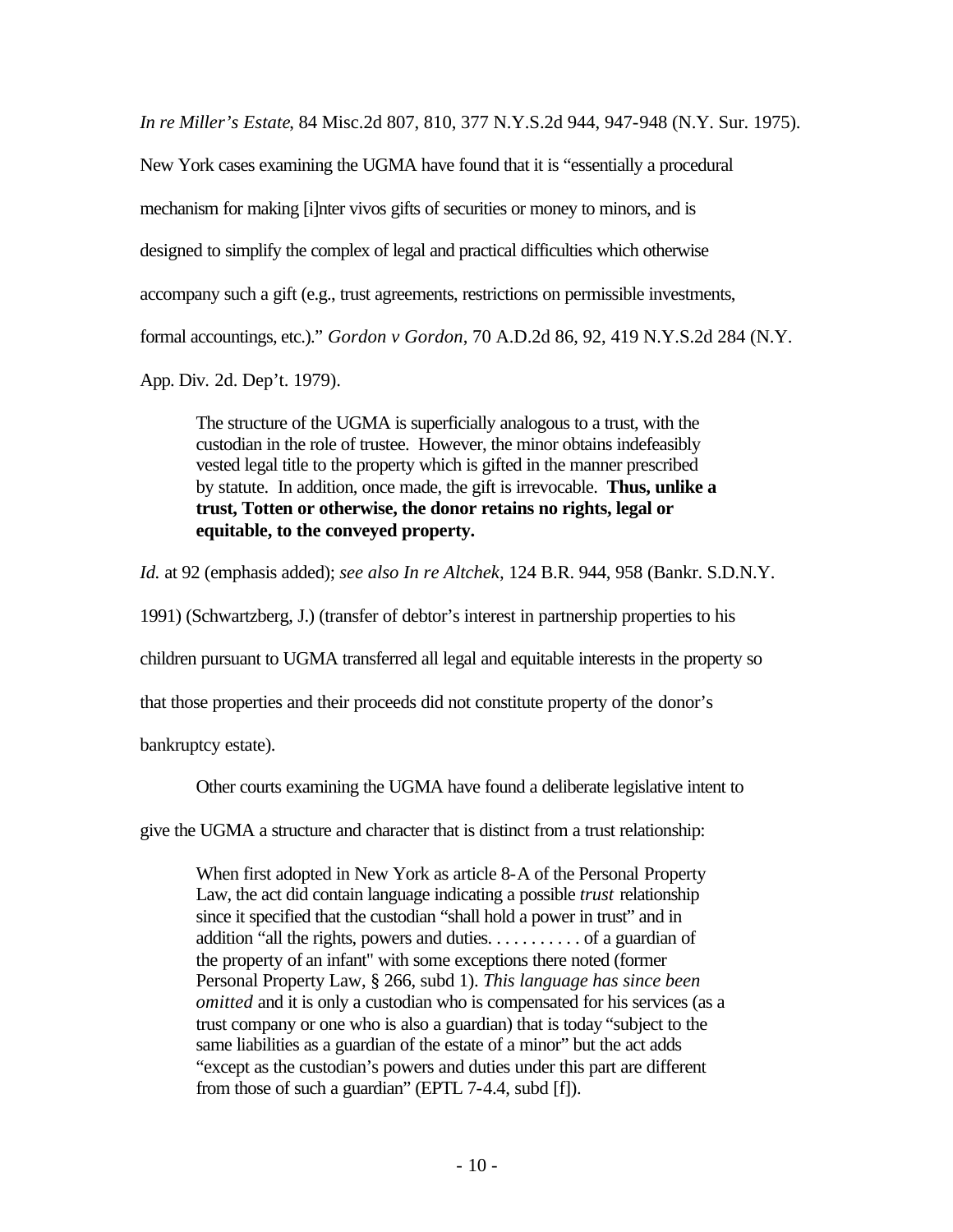*Matter of Levy*, 97 Misc.2d 582, 584, 412 N.Y.S.2d 285 (N.Y. Sur. 1978) (alteration and emphasis in the original).

Moreover, although the custodian is given certain duties and powers in E.P.T.L. § 7-4.4, subsection (d) of that section states: "To the extent that the custodial property is not so expended, the custodian shall deliver or pay it over to the minor on his attaining the age of eighteen years. . . ." The Debtor in this case is an adult. In *Baffa v. Donaldson, Lufkin & Jenrette Secs. Corp.*, 222 F.3d 52, 59 n. 3 (2d Cir. 2000), the Second Circuit held that upon reaching age 18, a donee received indefeasibly vested title to property that he received as a gift from his father under the UGMA; thus, his father "retained no interest in the account". Citing the observation in *Gordon v. Gordon, supra,* that the UGMA is "superficially analogous to a trust," the Second Circuit found "no basis in New York law for concluding that the custodian retains any power to continue administration of the account beyond the time the owner reaches the ages of majority." 222 F.3d at 59.

Based upon the foregoing, the Court concludes that the Account is not exempt under CPLR 5205(c) because the Debtor, having reached the age of majority, is both the legal and equitable owner. It does not appear that the Account is "held in trust" for the Debtor by the donor, Lee Quackenbush, or by anyone else. Although the Debtor claims that the funds in the Account are "solely used for education," there does not appear to be any restriction on the Debtor's ability to use the funds in the Account for any purpose she pleases. In short, nothing about the structure or current status of the Account as of the date of the bankruptcy filing that suggests it is subject to a trust relationship that would qualify the Account for exemption under CPLR 5205(c).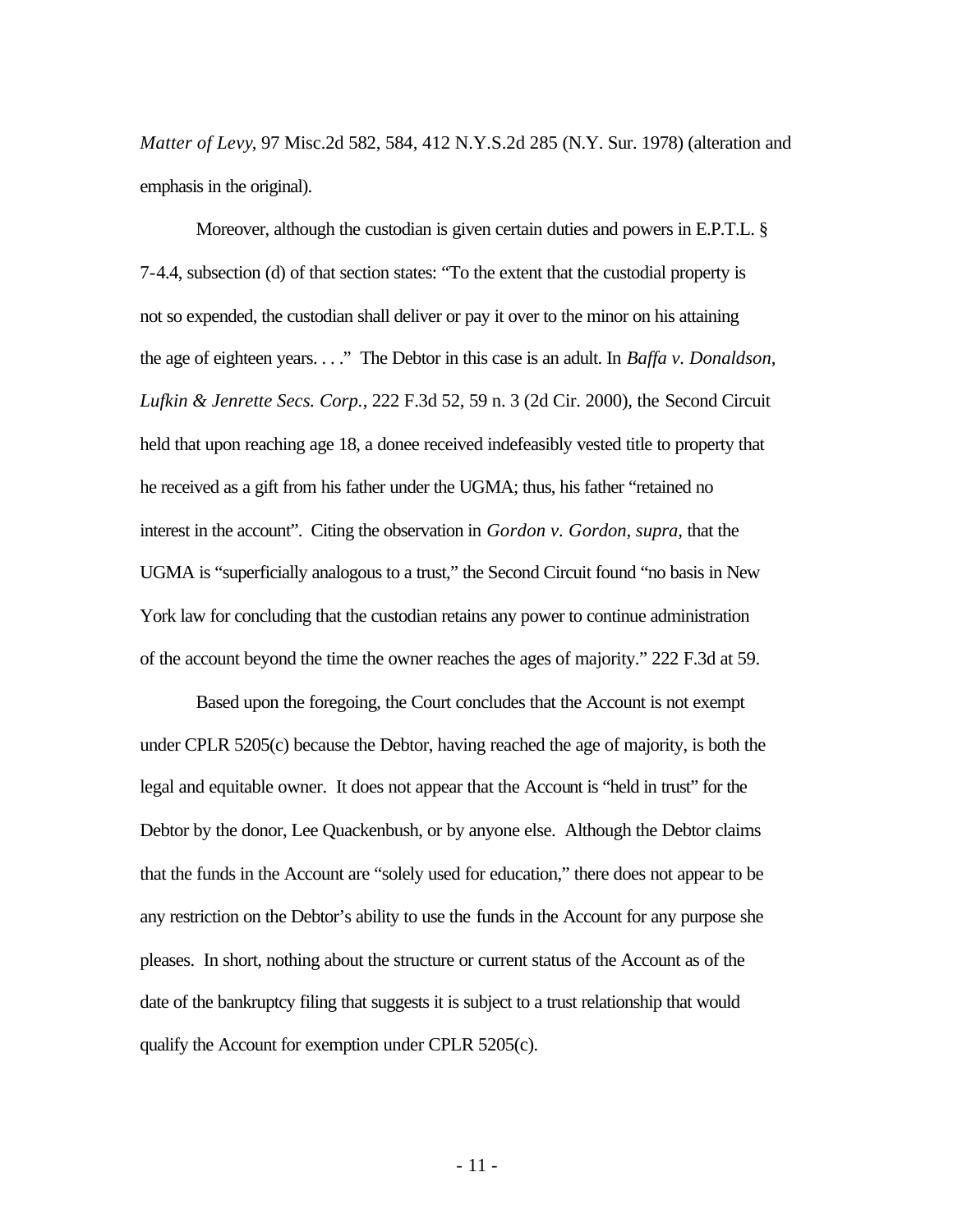#### **B. Exemption Under CPLR 5205(j)**

CPLR 5205(j) states:

**(j) Exemption for New York state college choice tuition savings program trust fund payment monies.** Monies in an account created pursuant to article fourteen-A of the education law are exempt from application to the satisfaction of a money judgment as follows:

1. one hundred percent of monies in an account established in connection with a scholarship program established pursuant to such article is exempt;

2. one hundred percent of monies in an account is exempt where the judgment debtor is the account owner and designated beneficiary of such account and is a minor; and

3. an amount not exceeding ten thousand dollars in an account, or in the aggregate for more than one account, is exempt where the judgment debtor is the account owner of such account or accounts.

For purposes of this subdivision, the terms "account owner" and "designated beneficiary" shall have the meanings ascribed to them in article fourteen-A of the education law.

(emphasis added). CPLR 5205(j) is a specific exception that applies only to "an account

created pursuant to article fourteen-A of the education law". *See* New York Education

Law § 695 *et seq.* Article 14-A of the Education Law became effective September 10,

1997, more than eight years after the Account was in existence. Thus, the Account could

not have been "created pursuant to" Article 14-A of the New York Education Law. The

Court has not been able to find a statute similar to Article 14-A that may have existed at

the time the Account was created, and Section 695 of the New York Education Law

states that the New York State College Choice Tuition Savings Program was

"established" by enactment of that Article.

#### **C. Applicability of DCL § 283(2)**

Finally, the Debtor argues that even if the Account is not exempt under CPLR 5205, the funds in the account may be exempted under DCL § 283(2). DCL § 283 provides: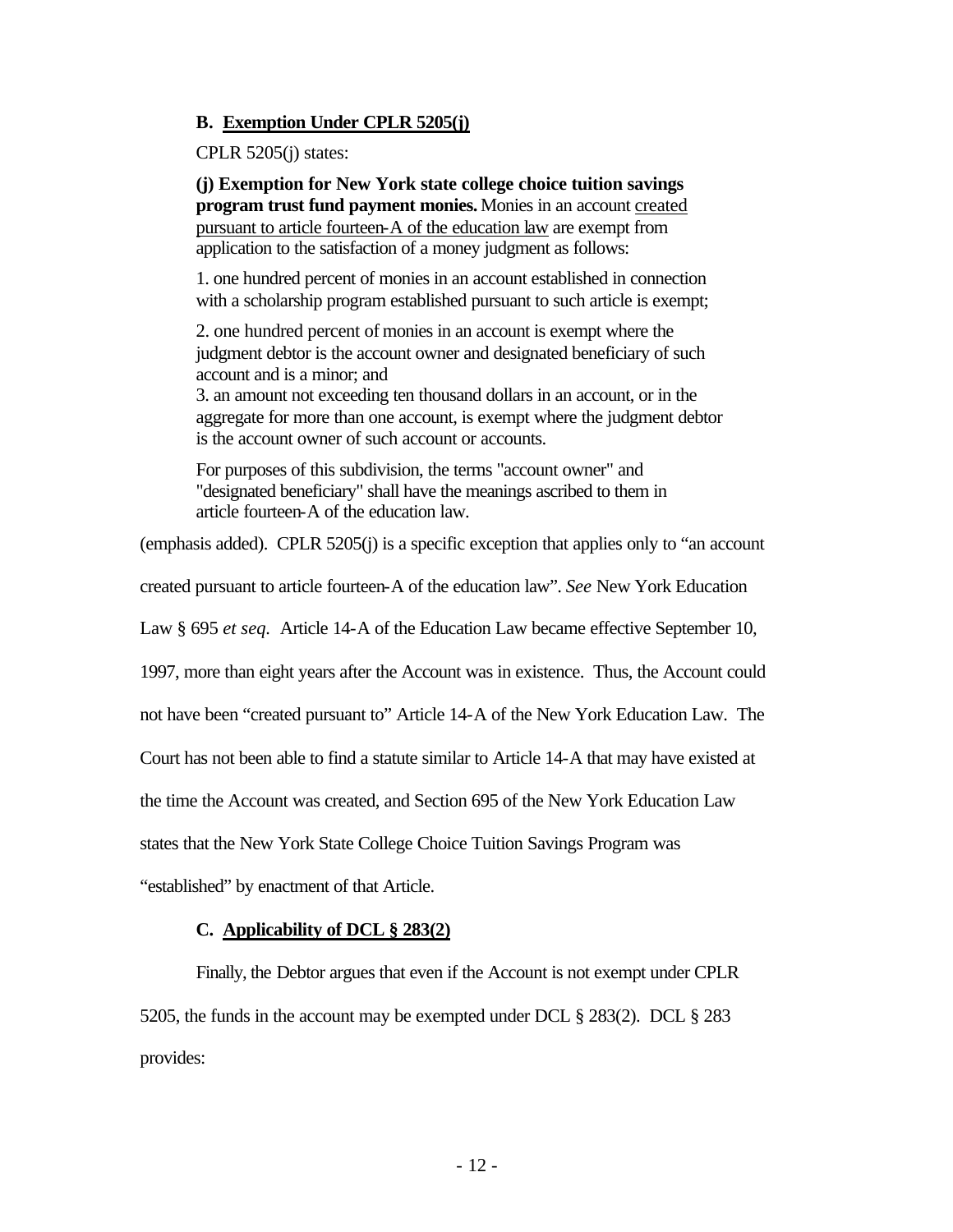## **§ 283. Aggregate individual bankruptcy exemption for certain annuities and personal property**

1. General application. The aggregate amount the debtor may exempt from the property of the estate for personal property exempt from application to the satisfaction of a money judgment under subdivision (a) of section fifty-two hundred five of the civil practice law and rules and for benefits, rights, privileges, and options of annuity contracts described in the following sentence shall not exceed five thousand dollars. Annuity contracts subject to the foregoing limitation are those that are: (a) initially purchased by the debtor within six months of the debtor's filing a petition in bankruptcy, (b) not described in any paragraph of section eight hundred five (d) of the Internal Revenue Code of nineteen hundred fifty-four, and (c) not purchased by application of proceeds under settlement options of annuity contracts purchased more than six months before the debtor's filing a petition in bankruptcy or under settlement options of life insurance policies.

2. Contingent alternative bankruptcy exemption. Notwithstanding section two hundred eighty-two of this article, a debtor, who (a) does not elect, claim, or otherwise avail himself of an exemption described in section fifty-two hundred six of the civil practice law and rules; (b) utilizes to the fullest extent permitted by law as applied to said debtor's property, the exemptions referred to in subdivision one of this section which are subject to the five thousand dollar aggregate limit; and (c) does not reach such aggregate limit, may exempt cash in the amount by which five thousand dollars exceeds the aggregate of his exemptions referred to in subdivision one of this section or in the amount of two thousand five hundred dollars, whichever amount is less. For purposes of this subdivision, cash means currency of the United States at face value, savings bonds of the United States at face value, the right to receive a refund of federal, state and local income taxes, and deposit accounts in any state or federally chartered depository institution.

(emphasis added).

It should be observed that the Account does not appear to contain "cash" as defined in DCL § 283(2). The Account does not contain "currency of the United States at face value," "savings bonds of the United States at face value," or the right to receive income tax refunds. The Account contains "shares" and is described in the application as a "Systematic Investment Plan".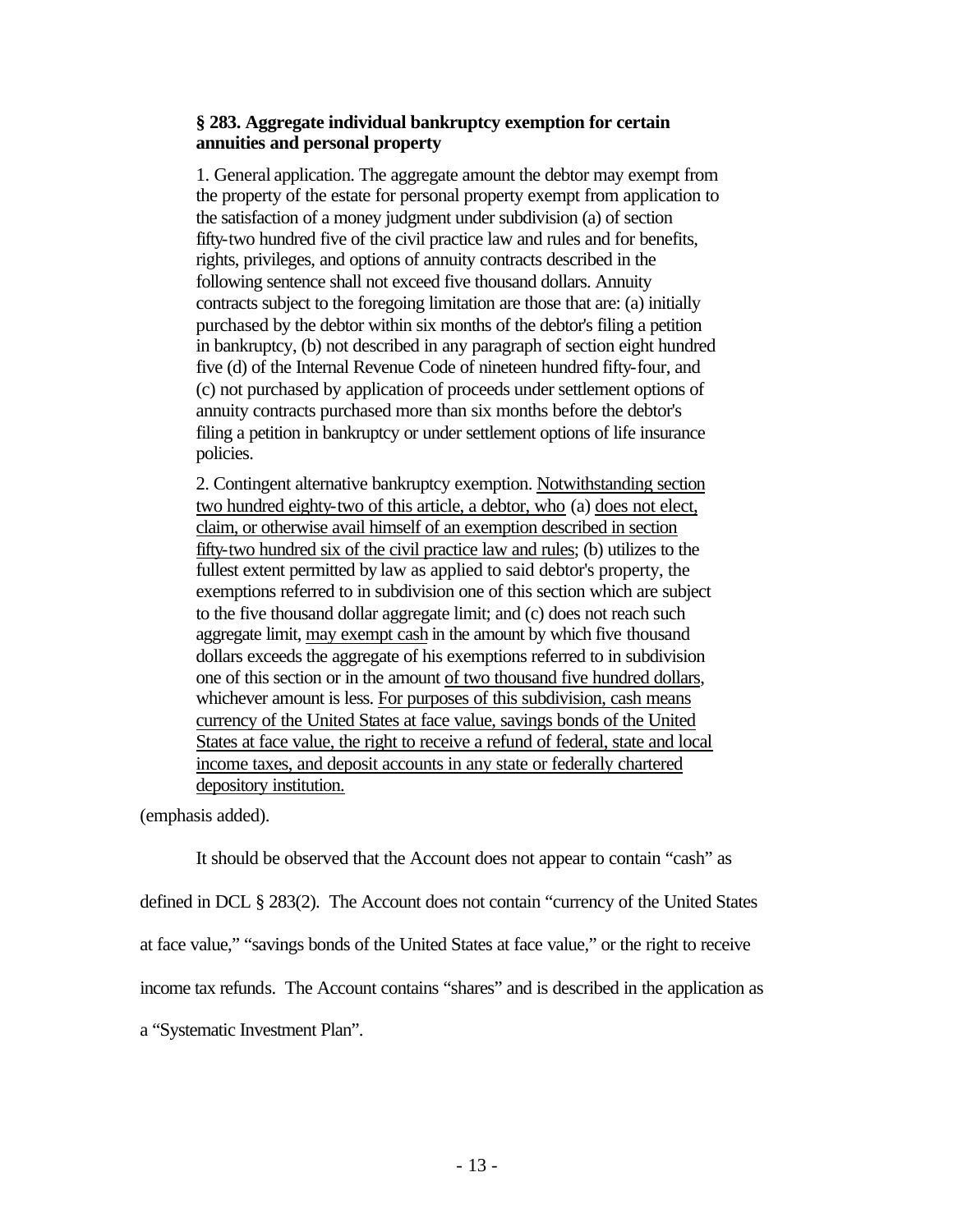The record does not show that the Account can be characterized as a "deposit account" in a "state or federally chartered depository institution." "Deposit account" is defined in Article 9 of New York's Uniform Commercial Code ("U.C.C.") as: "a demand, time, savings, passbook, or similar account maintained with a bank. The term does not include investment property or accounts evidenced by an instrument." U.C.C. 9- 102(a)(29). The U.C.C. defines "investment property" as "a security, whether certificated or uncertificated, security entitlement, securites account, commodity contract, or commodity account." U.C.C. 9-102(a)(49). In the absence of a more direct explanation for the meaning of "deposit account," the Court concludes that the term does not apply to the Account at issue here.

The Debtor cites to *In re Sullivan*, 31 B.R. 125, 127 (Bankr. N.D.N.Y. 1983), in which the debtor was allowed to set aside a transfer of insurance proceeds under Bankruptcy Code Section  $522(h)^5$  and then exempt the liquidated insurance proceeds pursuant to DCL § 283(2). The court in *Sullivan* placed great weight on the fact that the Debtor was "acting as the Trustee" in that case and sought to liquidate the insurance proceeds "for the benefit of the estate, and claiming as exempt any of the subject proceeds to the extent allowed under [DCL § 283(2)] since the Trustee failed to interpose either a counterclaim or cross-claim against the parties." *Id.* at 127. The court overruled the argument of an objecting creditor that the debtor could not exempt the proceeds from

 5 11 U.S.C. § 522(h) provides:

<sup>(</sup>h) The debtor may avoid a transfer of property of the debtor or recover a setoff to the extent that the debtor could have exempted such property under subsection  $(g)(1)$  of this section if the trustee had avoided such transfer, if--

<sup>(1)</sup> such transfer is avoidable by the trustee under section 544, 545, 547, 548, 549, or 724(a) of this title or recoverable by the trustee under section 553 of this title; and (2) the trustee does not attempt to avoid such transfer.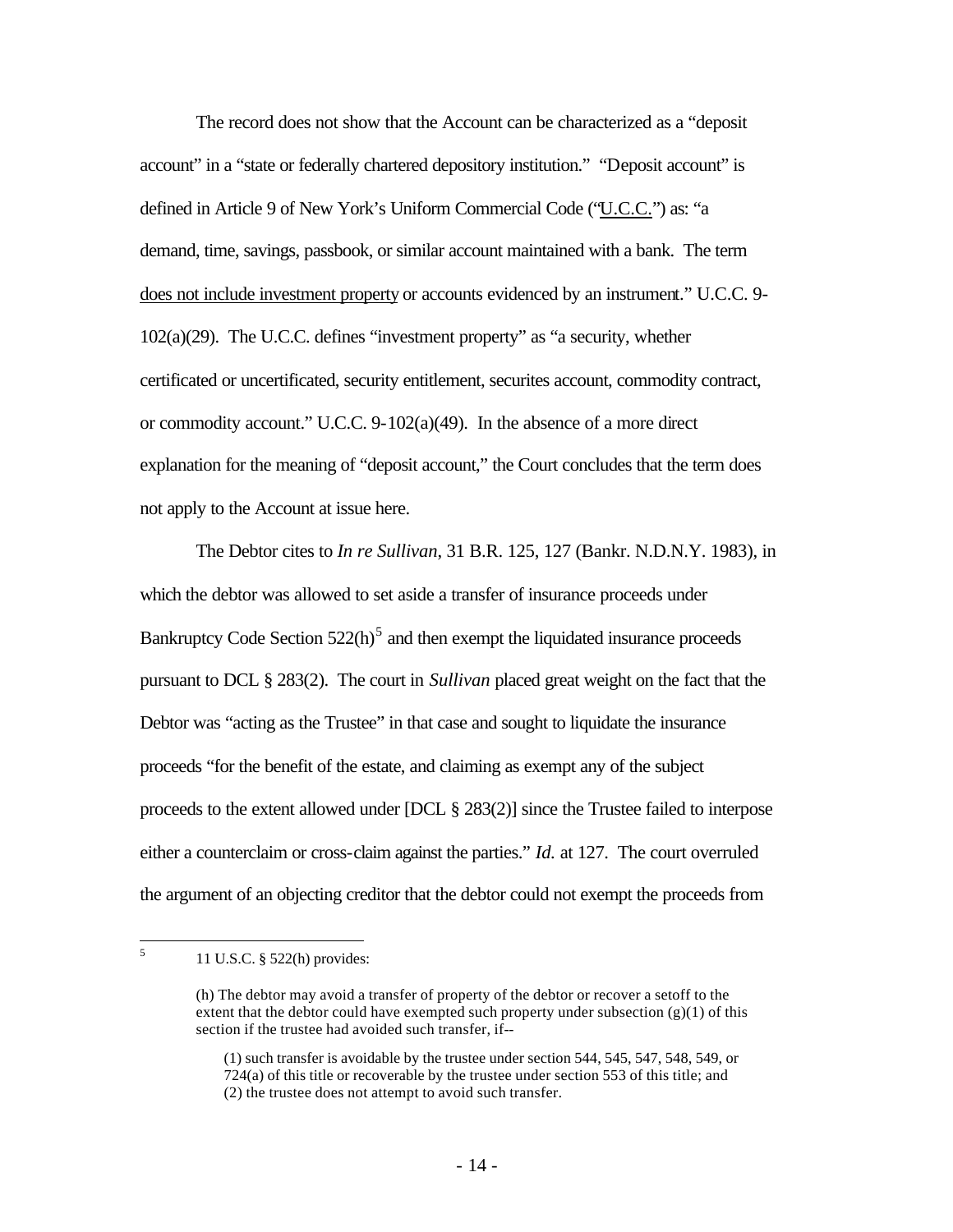the subject insurance settlement because the settlement was not "cash" within the

meaning of DCL § 283(2):

The Court disagrees with this position. By virtue of § 522(h) of the Code, the Debtor may liquidate the insurance settlement as the Trustee would for the benefit of the estate. Once liquidated, the proceeds are clearly "cash" and the Debtor may claim exempt as much as is allowed by the statute.

*Id*. Another case that reads the definition of "cash" in DCL § 283(2) expansively is *In re* 

*Bartoszewski*, 36 B.R. 424 (Bankr. N.D.N.Y. 1984), which held that a vested future right

to payment of a monetary inheritance in existence on the date of the bankruptcy petition

constituted cash within the definition in DCL § 283(2). *Sullivan* and *Bartoszewski* have

been distinguished by other courts or limited to their facts. For example, in *In re Abdo,* 

65 B.R. 56, 57 (Bankr. N.D.N.Y. 1986), Judge Gerling held:

Whatever equitable concerns were presented in *Bartoszewski . . .*  compelling the court to pass over the clear language of [DCL § 283(2)], are not now under consideration. The Court believes the *Bartoszewski* decision, resulting as it does from the express application of the Court's equity powers, is to be strictly limited to the facts and circumstances presented, for accepted principles of statutory construction and interpretation do not lead to the conclusion reached therein.

The prevailing view is that the definition of "cash" in DCL § 283(2) is a narrow one. *See* 

*In re Abdo*, *supra* (Debtor's interest in mortgage payments to be received are not cash as

defined in DCL § 283(2) and cannot be claimed as exempt property); *In re Doyle,* 42

B.R. 615 (Bankr.W.D.N.Y.1984) (debtor's interest in a bond fund did not constitute cash

within meaning of DCL § 283(2)); *In re Bartley,* 33 B.R. 768 (Bankr.E.D.N.Y.1983)

(debtor's shares of corporate stock were not cash, and, therefore, not exempt property

under DCL § 283(2)). In *In re DeVries*, 76 B.R. 917, 918 (Bankr. N.D.N.Y. 1987), Judge

Gerling denied the Debtor's exemption claim under DCL § 283(2) for post-petition

insurance proceeds received on account of a pre-petition automobile property damage

claim because "[a]t the time of filing, the Debtors held no more than a liquidated,